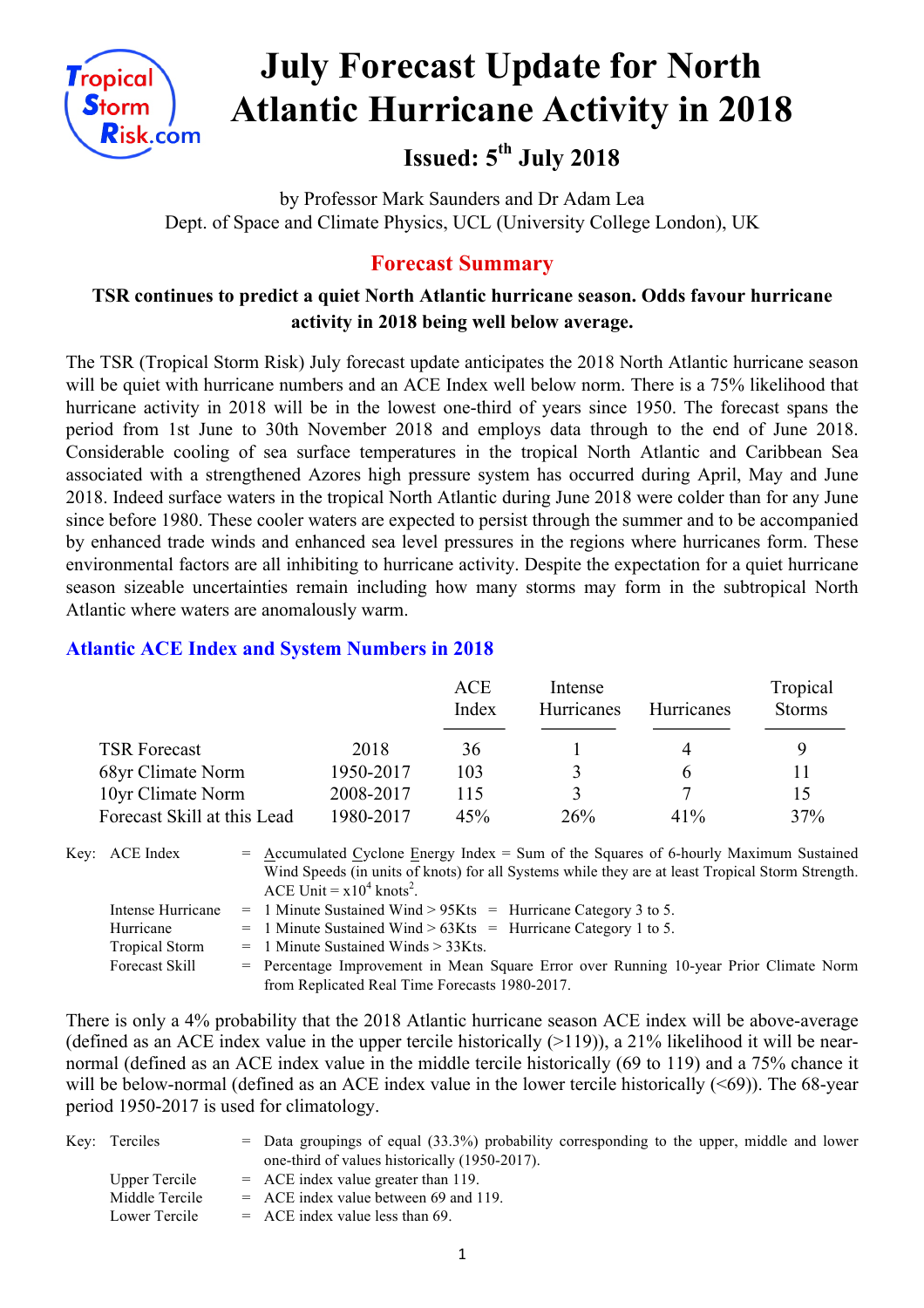#### **ACE Index & Numbers Forming in the MDR, Caribbean Sea and Gulf of Mexico in 2018**

|                             |           | <b>ACE</b><br>Index | Intense<br><b>Hurricanes</b> | <b>Hurricanes</b> | Tropical<br><b>Storms</b> |
|-----------------------------|-----------|---------------------|------------------------------|-------------------|---------------------------|
| <b>TSR Forecast</b>         | 2018      |                     |                              |                   |                           |
| 68yr Climate Norm           | 1950-2017 | 81                  |                              |                   |                           |
| 10-yr Climate norm          | 2008-2017 | 95                  | 3                            |                   | 10                        |
| Forecast Skill at this Lead | 1980-2017 | 46%                 | 33%                          | 55%               | 59%                       |

The Atlantic hurricane Main Development Region (MDR) is the region 10°N-20°N, 20°W-60°W between the Cape Verde Islands and the Caribbean Lesser Antilles. A storm is defined as having formed within this region if it reached at least tropical depression status while in the area.

There is only a 4% probability that the 2018 Atlantic hurricane season ACE index will be above-average (defined as an ACE index value in the upper tercile historically (>92)), a 24% likelihood it will be nearnormal (defined as an ACE index value in the middle tercile historically (43 to 92) and a 72% chance it will be below-normal (defined as an ACE index value in the lower tercile historically (<43)). The 68-year period 1950-2017 is used for climatology.

#### **USA Landfalling ACE Index and Numbers in 2018**

|                             |           | ACE<br>Index | Hurricanes | Tropical<br><b>Storms</b> |
|-----------------------------|-----------|--------------|------------|---------------------------|
| <b>TSR Forecast</b>         | 2018      | 0.4          |            |                           |
| 68yr Climate Norm           | 1950-2017 | 2.4          |            |                           |
| 10yr Climate Norm           | 2008-2017 | 2.2          |            |                           |
| Forecast Skill at this Lead | 1980-2017 | $4\%$        | 7%         | 8%                        |

Key: ACE Index  $=$  Accumulated Cyclone Energy Index = Sum of the Squares of hourly Maximum Sustained Wind Speeds (in units of knots) for all Systems while they are at least Tropical Storm Strength and over the USA Mainland (reduced by a factor of 6). ACE Unit =  $x10^4$  knots<sup>2</sup>. Strike Category = Maximum 1 Minute Sustained Wind of Storm Directly Striking Land. USA Mainland  $=$  Brownsville (Texas) to Maine.

USA landfalling intense hurricanes are not forecast since we have no skill at any lead.

There is a 17% probability that in 2018 the USA landfalling ACE index will be above average (defined as a USA ACE index value in the upper tercile historically (>2.08)), a 21% likelihood it will be near-normal (defined as a USA ACE index value in the middle tercile historically (0.83 to 2.08)) and a 62% chance it will be below-normal (defined as a USA ACE index value in the lower tercile historically (<0.83)). The 68-year period 1950-2017 is used for climatology.

#### **Caribbean Lesser Antilles Landfalling Numbers in 2018**

|                             |           | <b>ACE</b><br>Index | Intense<br>Hurricanes | <b>Hurricanes</b> | Tropical<br><b>Storms</b> |
|-----------------------------|-----------|---------------------|-----------------------|-------------------|---------------------------|
| <b>TSR Forecast</b>         | 2018      | 04                  |                       |                   |                           |
| 67yr Climate Norm           | 1950-2017 | 15                  |                       |                   |                           |
| 10yr Climate Norm           | 2008-2017 | 19                  |                       |                   |                           |
| Forecast Skill at this Lead | 1980-2017 | $12\%$              | $4\%$                 | 16%               | 6%                        |

Key:  $ACE Index = Accumulated Cyclone Energy Index = Sum of the Squares of hourly Maximum Sustainable$ Wind Speeds (in units of knots) for all Systems while they are at least Tropical Storm Strength and within the region  $10^{\circ}$ -18<sup>°</sup>N,  $63^{\circ}$ -60<sup>°</sup>W (reduced by a factor of 6). ACE Unit =  $x10^4$  knots<sup>2</sup>.

Strike Category = Maximum 1 Minute Sustained Wind of Storm Directly Striking Land.

Lesser Antilles = Island Arc from Anguilla to Trinidad Inclusive.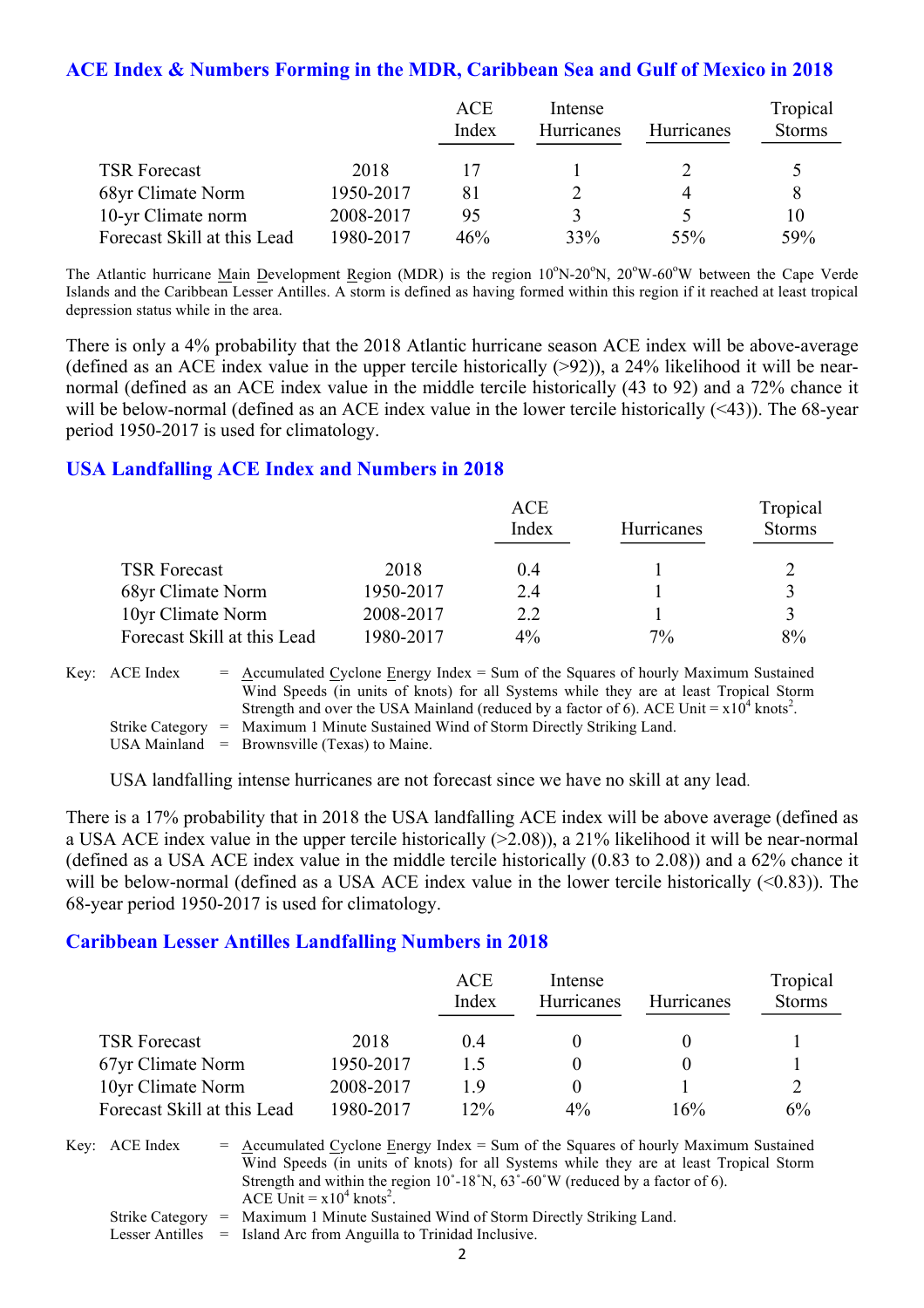# **Methodology and Key Predictors for 2018**

The TSR statistical seasonal hurricane forecast model divides the North Atlantic into three regions and employs separate forecast models for each region before summing the regional hurricane forecasts to obtain an overall forecast. For two of these three regions (tropical North Atlantic, and the Caribbean Sea and Gulf of Mexico) the forecast model pools different environmental fields involving August-September sea surface temperatures (SSTs) and July-September trade wind speed to select the environmental field or combination of fields which gives the highest replicated real-time skill for hurricane activity over the prior 10-year period. The nature of this process means that the details of the seasonal forecast model can vary subtly from year-to-year and also with lead time within the same year. Separate forecast models are employed to predict the July-September trade wind speed and to predict the August-September SSTs. Finally bias corrections are employed for each predictand based on the forecast model performance for that predictand over the prior 10 years.

The main factors behind the TSR forecast for a quiet hurricane season in 2018 are the anticipated suppressing effects of the July-September forecast trade wind at 925mb height over the Caribbean Sea and tropical North Atlantic region (7.5°N–17.5°N, 30°W–100°W), and of the August-September forecast sea surface temperature for the North Atlantic MDR (10°N–20°N, 20°W–60°W). The current forecast for the July-September trade wind is  $1.92 \pm 0.67$  ms<sup>-1</sup> stronger than normal (1980-2017 climatology) which is slightly stronger than the late May forecast value of  $1.65\pm0.70$  ms<sup>-1</sup> stronger than normal. No year since 1980 has had a July-September trade wind speed as high as our forecast for 2018. The current forecast for the August-September MDR SST is 0.55±0.19°C cooler than normal, similar to the late May forecast value of 0.54±0.25°C cooler than normal (1980-2017 climatology). Since 1980 only 1984 and 1994 have had an August-September MDR SST anomaly more negative than our forecast for 2018. The July-September 2018 trade wind prediction uses the current  $(19<sup>th</sup>$  June 2018) consensus expectation for weak El Niño conditions in July-September 2018 provided the dynamical and statistical model ENSO outlooks (*http://iri.columbia.edu/climate/ENSO/currentinfo/SST\_table-.html*) assembled by the International Research Institute for Climate and Society. Stronger than normal trade winds during July-August-September are associated with below-average vorticity and above-average vertical wind shear over the hurricane main development region, and thus with below-average hurricane activity. However, it should be stressed that sizeable uncertainties remain in the forecasts for August-September MDR SST and July-September trade wind speed still one month before the start of the peak hurricane season in August.

# **The Precision of Seasonal Hurricane Forecasts**

The figure on the next page displays the seasonal forecast skill for North Atlantic hurricane activity for the 15-year period between 2003 and 2017. This assessment uses the seasonal forecast values issued publicly in real-time by the three forecast centres TSR, NOAA (National Oceanic and Atmospheric Administration) and CSU (Colorado State University). Skill is assessed as a function of lead time for two measures of hurricane activity: ACE and basin hurricane numbers.

Forecast precision is assessed using the Mean Square Skill Score (MSSS) which is the percentage improvement in mean square error over a climatology forecast. Positive skill indicates that the model performs better than climatology, while a negative skill indicates that it performs worse than climatology. Two different climatologies are used: a fixed 50-year (1951-2000) climatology and a running prior 10 year climate norm.

It should be noted that NOAA does not issue seasonal hurricane outlooks before late May and that CSU stopped providing quantitative extended-range hurricane outlooks from the prior December in 2011. It is clear from the figure that there is little skill in forecasting the upcoming number of hurricanes from the previous December. Skill climbs slowly as the hurricane season approaches with moderate-to-good skill levels being achieved from early August.

TSR was the best performing statistical seasonal forecast model at all lead times for 2003-2017.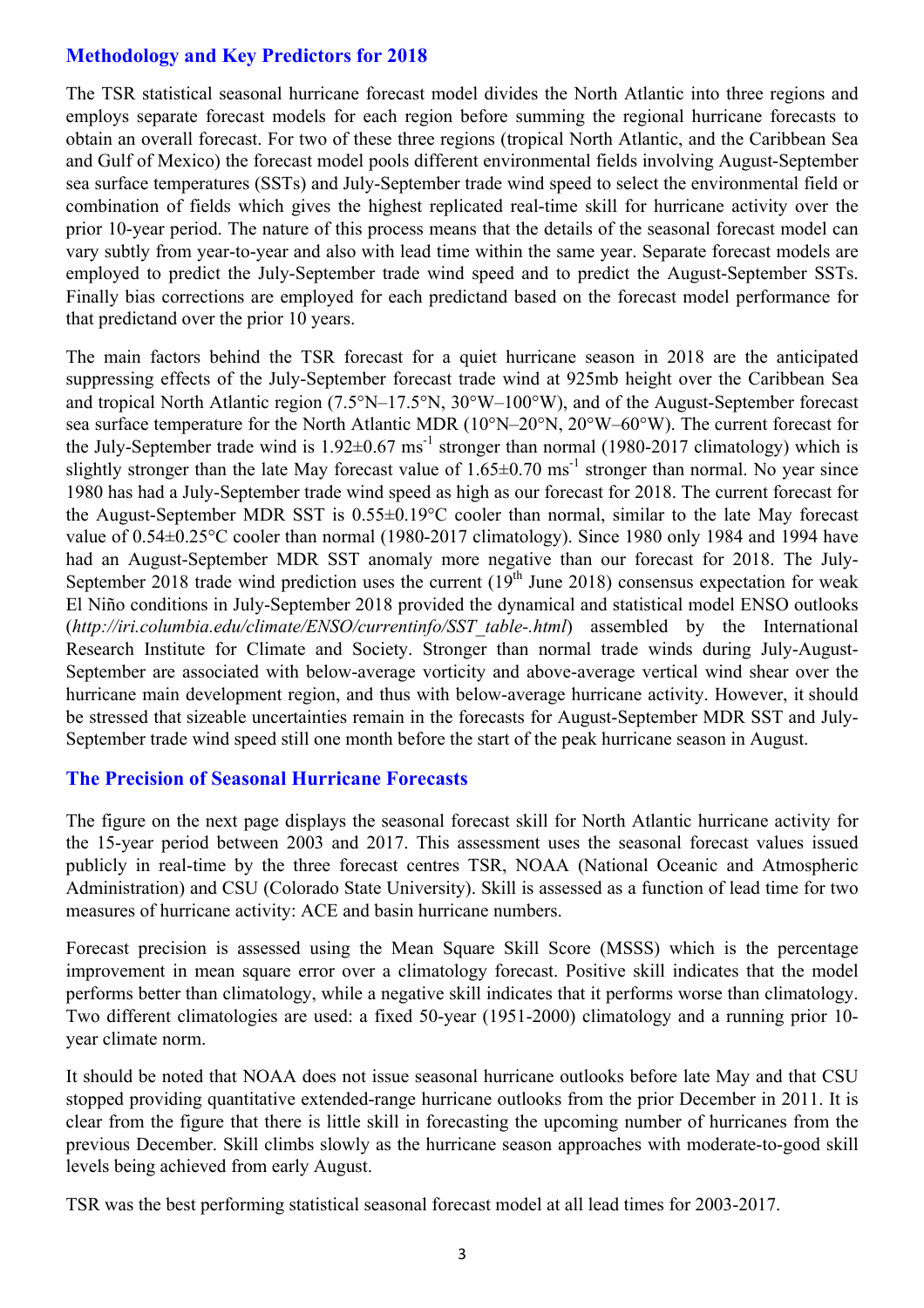

#### **Further Information and Next Forecast**

Further information about TSR forecasts and verifications may be obtained from the TSR web site *http://www.tropicalstormrisk.com*. The final TSR forecast update for the 2018 Atlantic hurricane season will be issued on the  $6<sup>th</sup>$  August 2018.

#### **Appendix – Predictions from Previous Months**

| <b>Atlantic ACE Index and System Numbers 2018</b> |             |              |                                    |                |                       |  |
|---------------------------------------------------|-------------|--------------|------------------------------------|----------------|-----------------------|--|
|                                                   |             | ACE<br>Index | Named<br>Tropical<br><b>Storms</b> | Hurricanes     | Intense<br>Hurricanes |  |
| Average Number (1950-2017)                        |             | 103          | 11                                 | 6              | 3                     |  |
| Average Number (2008-2017)                        |             | 115          | 15                                 | 7              | 3                     |  |
|                                                   | 5 July 2018 | 36           | 9                                  | 4              |                       |  |
|                                                   | 29 May 2018 | 43           | 9                                  | 4              |                       |  |
| <b>TSR Forecasts</b>                              | 5 Apr 2018  | 84           | 12                                 | 6              | $\overline{2}$        |  |
|                                                   | 7 Dec 2017  | 117          | 15                                 | 7              | 3                     |  |
|                                                   | 2 July 2018 | 58           | 10                                 | $\overline{4}$ |                       |  |
| <b>CSU</b> Forecasts                              | 31 May 2018 | 90           | 14                                 | 6              | $\overline{2}$        |  |
|                                                   | 5 Apr 2018  | 130          | 14                                 | $\tau$         | 3                     |  |
| <b>NOAA</b> Forecast                              | 24 May 2018 | 60-134       | $10-16$                            | $5-9$          | $1-4$                 |  |
| UK Met Office<br>Forecast                         | 25 May 2018 | 105          | 11                                 | 6              |                       |  |

#### **1. Atlantic ACE Index and System Numbers**